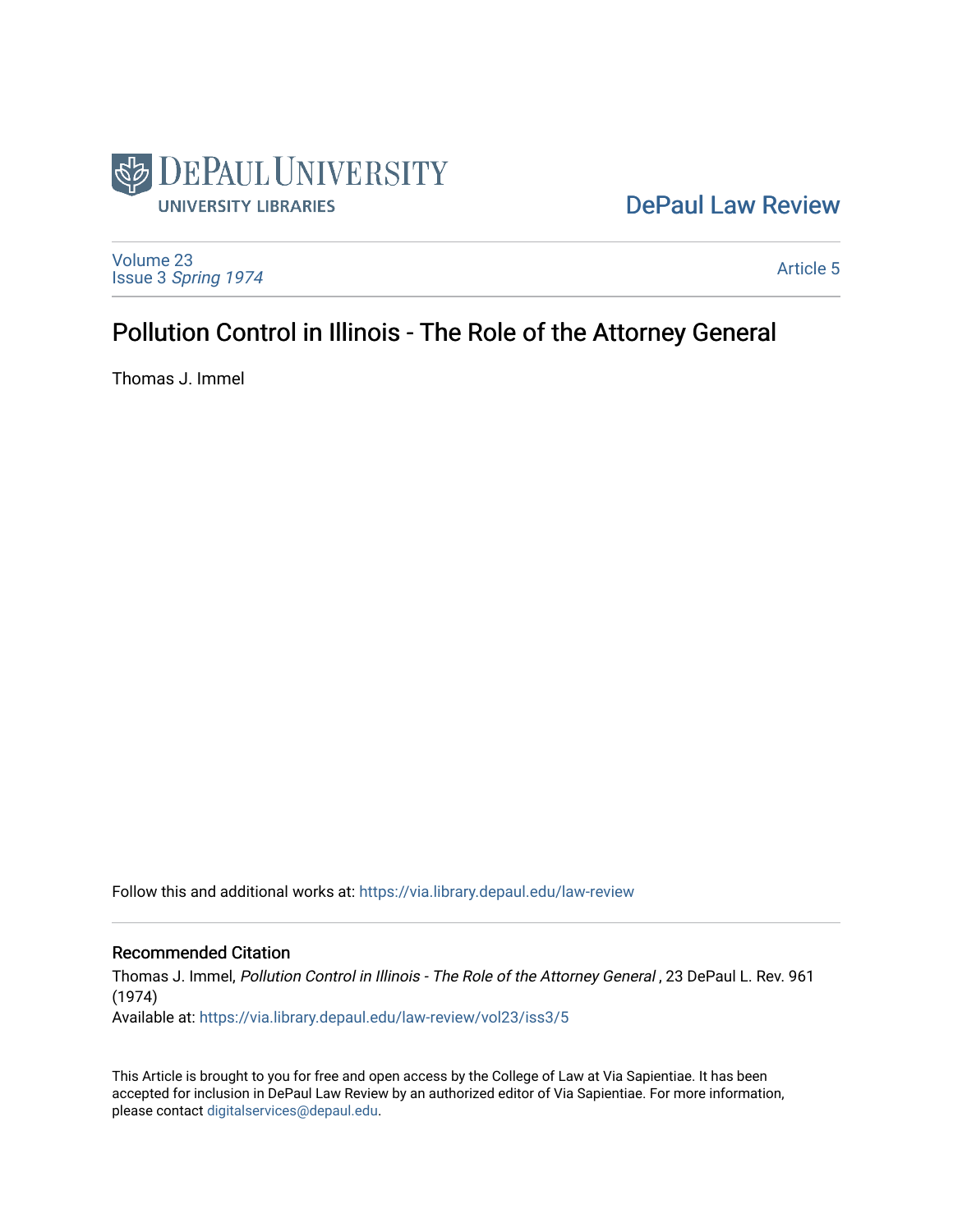## **POLLUTION CONTROL IN ILLINOIS-THE ROLE OF THE ATTORNEY GENERAL**

#### *Thomas J. Immel\**

*The litmus test of the regulatory scheme for environmental control lies in its enforcement procedures. Mr. Immel, based on his personal experience in the office of the Illinois Attorney General, presents an overview of the Illinois Environmental Protection Act, and offers a reply to the criticisms made by Mr. Steven Klein regarding possible conflicts of interest and the role of the Illinois Attorney General in the enforcement of the EPA.*

**N** 1968 there were no funds in the budget of the Illinois Attorney General specifically allocated to pollution control activ-Lity. The Environmental Protection Act was only an idea in the minds of a few interested citizens. The now extinct Sanitary Water and Air Pollution Control Boards had promulgated many standards, all too often accompanied by rather tentative compliance deadlines; but the Boards only infrequently sought to enforce their rules and regulations through court action brought by the Attorney General on their behalf. In short, a readily cognizable, credible and uniform state-wide program to enforce anti-pollution laws did not exist. Then, rather suddenly, everything changed.

During an eighteen month period commencing in January of 1969, a concatenation of events transpired which had the effect of transforming the Illinois environmental program root and branch. In order of appearance they were: resuscitation of the infrequently employed "common law nuisance" theory by the newly elected Attorney General and its application to environmental litigation; passage of legislation in mid-1969 giving the Attorney General specific authority to move against polluters by injunction;<sup>1</sup> and, passage of the Environmental Protection Act in July of 1970.<sup>2</sup> Discussion of these developments with particular emphasis on the constitutional and statutory duties of the Attorney General is the purpose of this article.

**<sup>\*</sup>** Partner, Burditt & Calkins, Chicago, Illinois.

<sup>1.</sup> ILL. REV. **STAT.** ch. 14, §§ 11 and 12 (1971).

<sup>2.</sup> ILL. REV. STAT. ch. 1111/2, §§ 1001 *et seq.* (1971).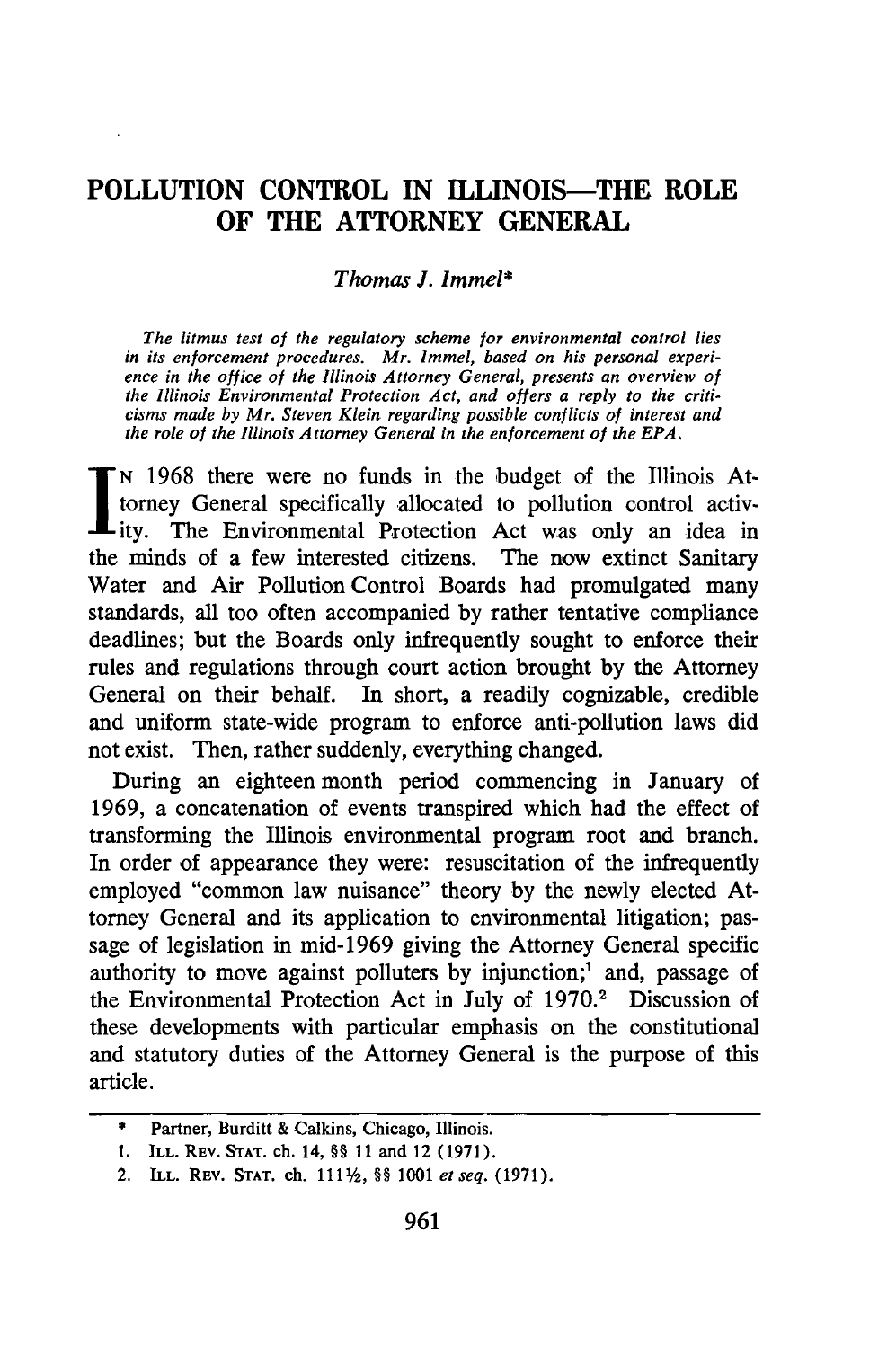#### **COMMON LAW NUISANCE**

At a time when public outcry against environmental degradation was reaching its highest pitch, the Illinois Attorney General<sup>3</sup> had recently been elected after successfully campaigning on a platform which included a strong anti-pollution plank. Confronted with a complete dearth of effective environmental laws and neither the budget nor the staff to conduct environmental litigation, he was hardly in a position to carry through his stated intentions. Nevertheless, some semblance of an Environmental Control Division was mustered by reassignment of existing staff. Budget problems were alleviated at the start of a new fiscal year in July, 1969. Legislation was introduced in the General Assembly to specify the powers of the Attorney General with respect to the environment.<sup>4</sup> In the meantime, a decision was made to mount an aging and slightly dilapidated horse—the "common law nuisance" theory.

Illinois courts have long recognized and exercised their power to order abatement of "public" or "common" nuisances.<sup>5</sup> It has never been altogether clear to this writer at what point the demarcation between "private"' and "public" nuisance is breached. It has been relatively simple for the courts to conclude, for example, that the emission of foul odors in sufficient quantity to inundate an entire neighborhood is a "public" nuisance.<sup>6</sup> On the other hand, if the same conduct affects only one person or a "very small portion of a neighborhood," the courts may and have concluded that the nuisance is "private."<sup>7</sup> The distinction, though not the most readily drawn, can be important because generally the Illinois courts only recognize the right of the Attorney General or State's Attorney to seek abatement of "public" nuisances.<sup>8</sup> Fortunately, in the very early stages of the Attorney General's "common law" or "public" nuisance litigation, it was not necessary to deal with this potentially difficult problem. The first filings inevitably involved entire neigh-

**<sup>3.</sup>** William **J.** Scott.

<sup>4.</sup> ILL. **REV. STAT.** ch. 14, §§ **11** and 12 **(1971).**

<sup>5.</sup> See, e.g., Edelman Bros. v. Baikoff, **277** Ill. **App.** 432 (1934).

**<sup>6.</sup>** City of Chicago v. Fritz, **36 Ill. App. 2d** 457, 184 **N.E.2d 713 (1962).**

**<sup>7.</sup>** *See* Edelman Bros. v. Baikoff, 277 **I11.** App. 432 (1934); Wylie v. Elwood, 34 **I11. App.** 244, *aa'd,* 134 **I11. 281, 25 N.E. 570 (1889).**

<sup>8.</sup> People ex rel. Thrasher v. Smith, 275 Ill. 256, 114 N.E. 31 (1916); Stead v. Fortner, 171 Ill. App. 161, aff'd, 255 Ill. 468, 99 N.E. 680 (1912).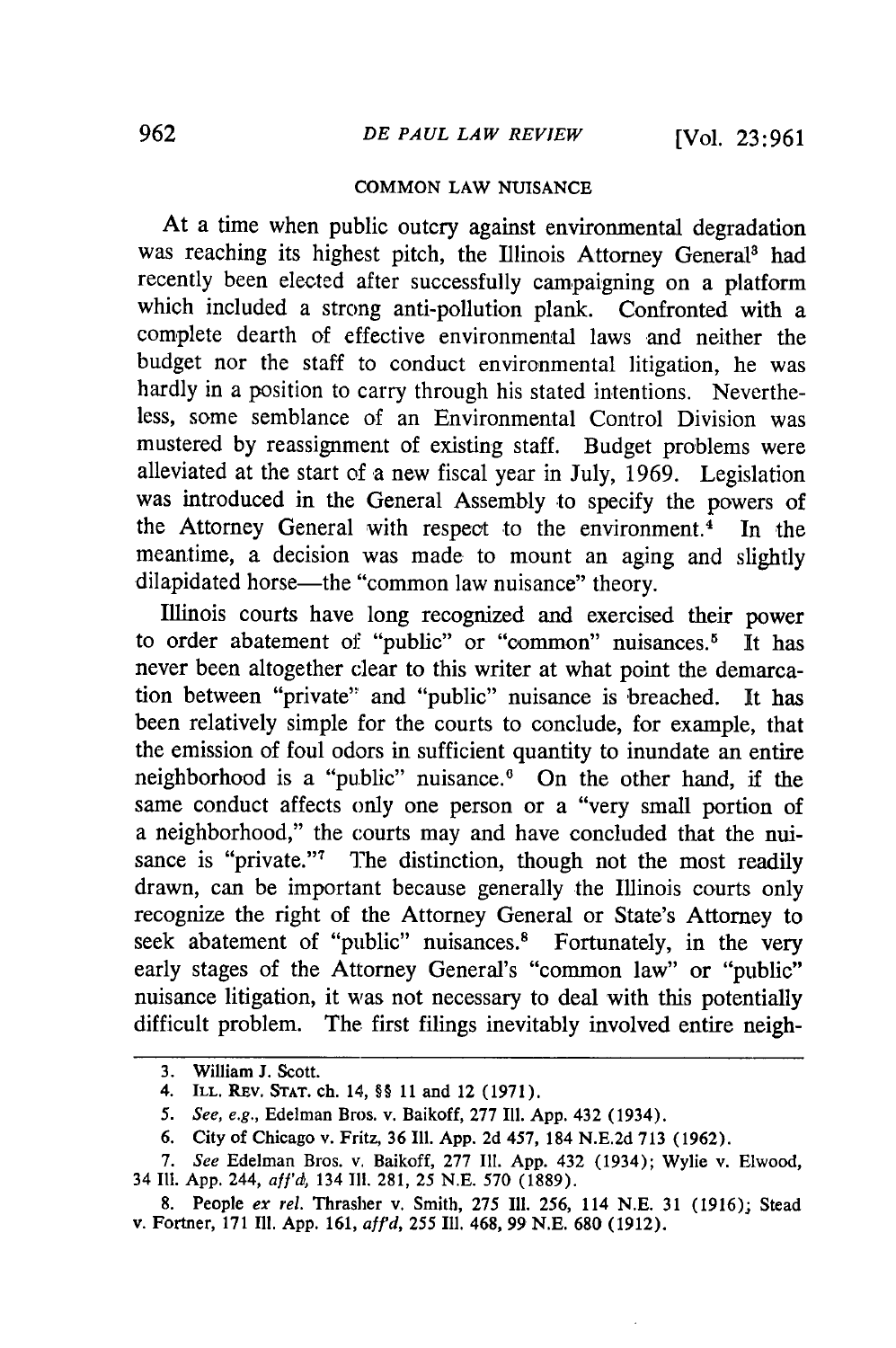borhoods or communities of complaining citizens and could be described as "public" nuisance cases of very classical proportions.

The public nuisance theory as applied to pollution litigation has certain limitations. Historically, the courts have exercised their equity jurisdiction only in those instances where the damage to the public health, safety or comfort caused by the alleged nuisance was absolutely manifest. Thus, it has been held that covering a neighborhood with coal dust,<sup>9</sup> storing dead animals in a residential area,<sup>10</sup> maintaining a fire hazard<sup>11</sup> or emitting gross and obnoxious odors<sup>12</sup> constitutes a "public" or "common law" nuisance. On the other hand, no court has yet held that discharging a liquid effluent containing 0.9 milligrams per liter of dissolved iron into a receiving stream constitutes a "public" nuisance in light of the present state regulation limiting such a discharge to 0.5 milligrams per liter.'<sup>8</sup> Such a ruling is quite unlikely.

Since it was apparent from the outset that the "common law" nuisance action would have necessarily limited application in the Attorney General's anti-pollution activity, it was deemed necessary to seek specific legislative authority to enjoin polluting, though not necessarily "nuisance," discharges of contaminants.

### ATTORNEY **GENERAL'S ACT**

The 76th Illinois General Assembly amended "An Act in regard to attorneys general and state's attorneys"<sup>14</sup> by enacting, effective July 1, 1969, "An Act in relation to the prevention and abatement of air, land and water pollution."<sup>15</sup> This new legislation was subsequently amended<sup>16</sup> to conform with the Environmental Protection Act.<sup>17</sup> After defining the terms "air," "water" and "land pollution,"<sup>18</sup>

<sup>9.</sup> Wylie v. Elwood, 34 Ill. App. 244, aff'd, 134 Ill. 281, 25 N.E. 570 **(1889).**

<sup>10.</sup> Seacord v. People, 121 Ill. 623, 13 N.E. 194 (1887).

<sup>11.</sup> Rohrbach v. Cavallini, 210 **Ill.** App. 182 (1918).

<sup>12.</sup> City of Chicago v. Fritz, 36 **111.** App. 2d 457, 184 N.E.2d 713 (1962).

**<sup>13.</sup>** *State of Illinois Pollution Control Board* Regulations, ch. 3 (Water Pollution -Effluent Standards), Rule 408(a) (1973).

<sup>14.</sup> ILL. REV. STAT. ch. 14, §§ 1 *et seq.* (1971).

**<sup>15.</sup>** ILL. REV. **STAT.** ch. 14, §§ 11 and 12 (1971).

<sup>16.</sup> Amended by P.A. 76-2434 (eff. July 1, 1970); *codified in* ILL. REV. **STAT.** ch. 14, §§ 11 and 12 (1971).

**<sup>17.</sup> ILL. REV. STAT. ch.** 111 , *§* **1001** et seq. **(1971).**

**<sup>18.</sup> ILL. REv. STAT. ch.** 14, § **11 (1971).**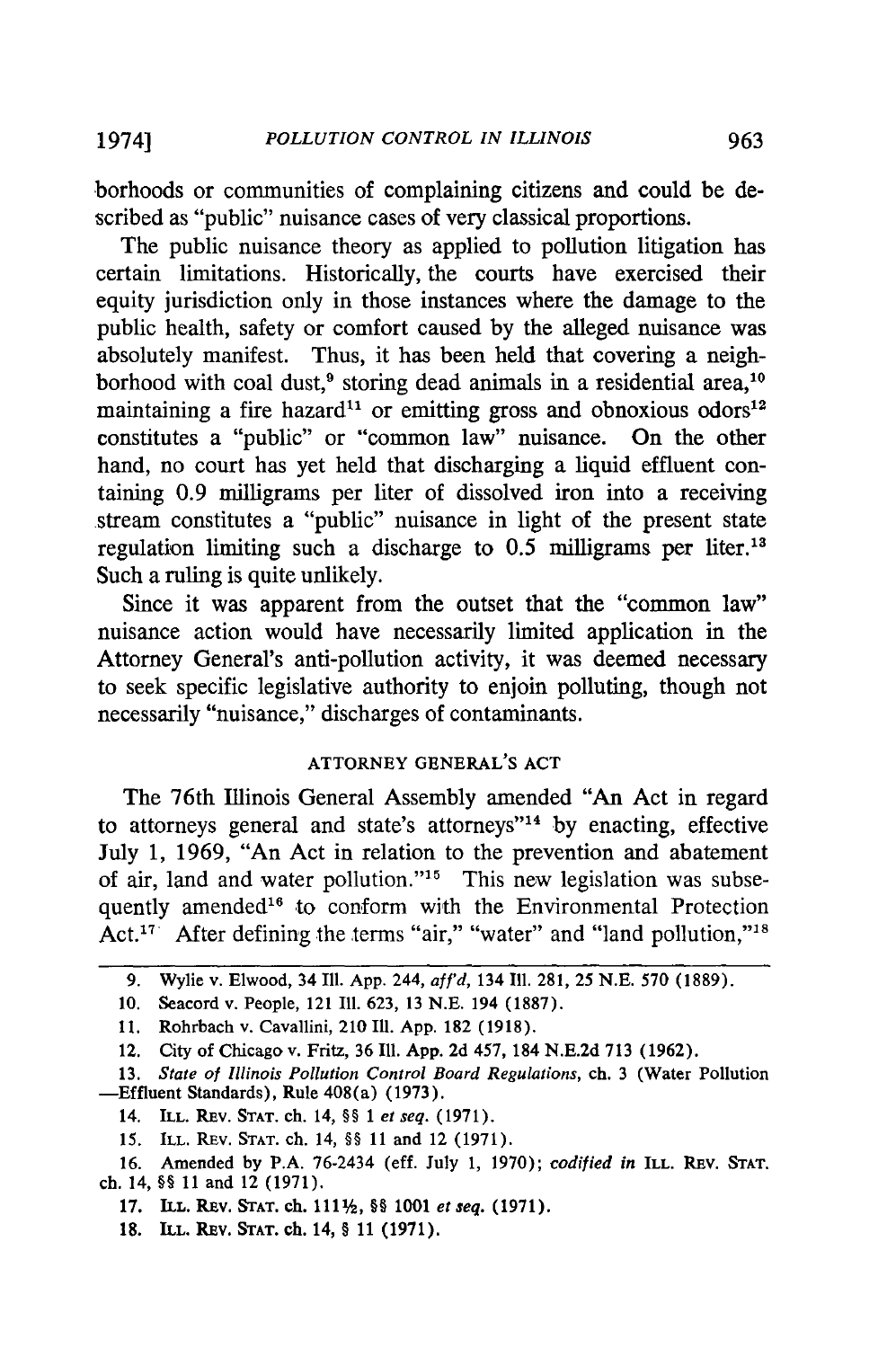the Act now provides, in pertinent part:

The Attorney General has the power and authority, notwithstanding and regardless of any proceeding instituted or to be instituted by or before the Environmental Protection Agency, Pollution Control Board or any other administrative agency, to prevent air, land or water pollution within this state by commencing an action or proceeding in the circuit court or any county in which such pollution has been, or is about to be, caused or has occurred, in order to have such pollution stopped or prevented either by mandamus or injunction. . . **.19**

Under the aegis **of** this statue, complaints were filed against four major steel companies which discharged their effluent directly or indirectly into Lake Michigan. The most widely publicized of the four, a suit against the South Side Works of United States Steel,<sup>20</sup> was conducted in cooperation with the Metropolitan Sanitary District. After protracted pre-trial discovery and negotiation, the company agreed to construct a \$12,000,000 "closed loop" whereby their multi-million gallons per day discharge into Lake Michigan would be terminated and, instead, completely recycled. The same result was obtained in suits against Republic<sup>21</sup> and Interlake Steel.<sup>22</sup> The fourth case is still pending. These are but a minute sample of the many suits filed under the Attorney General's Act. Between July 1, 1969, and July 1, 1970, this was the only sort of anti-pollution suit being filed on behalf of the state or its agencies. The Attorney General was quite simply the only game in town.

#### **ENVIRONMENTAL** PROTECTION **ACT**

The next major development in the Illinois environmental program came with the passage of "An Act to protect the environment of the State and to repeal certain Acts therein named," otherwise known as the Environmental Protection Act.<sup>28</sup> A full discussion of the Act's various provisions and the changes they wrought would take us well beyond the scope of this article. It suffices for that purpose to remember that in instances of possible violation of the

<sup>19.</sup> *id. §* 12.

<sup>20.</sup> People *ex rel.* Scott v. United States Steel Corp., 69 **CH** 3334 (Cir. Ct. Cook County, filed Sept. 18, 1969).

<sup>21.</sup> People *ex rel.* Scott v. Republic Steel Corp., 69 CH 3675 (Cir. Ct. Cook County, filed Oct. 14, 1969).

<sup>22.</sup> People *ex rel.* Scott v. Interlake Steel, Inc., 70 CH 937 (Cir. Ct. Cook County, filed March 7, 1970).

**<sup>23.</sup> ILL.** REV. **STAT. ch. 111%,** *§§* **1001** *et seq.* **(1971).**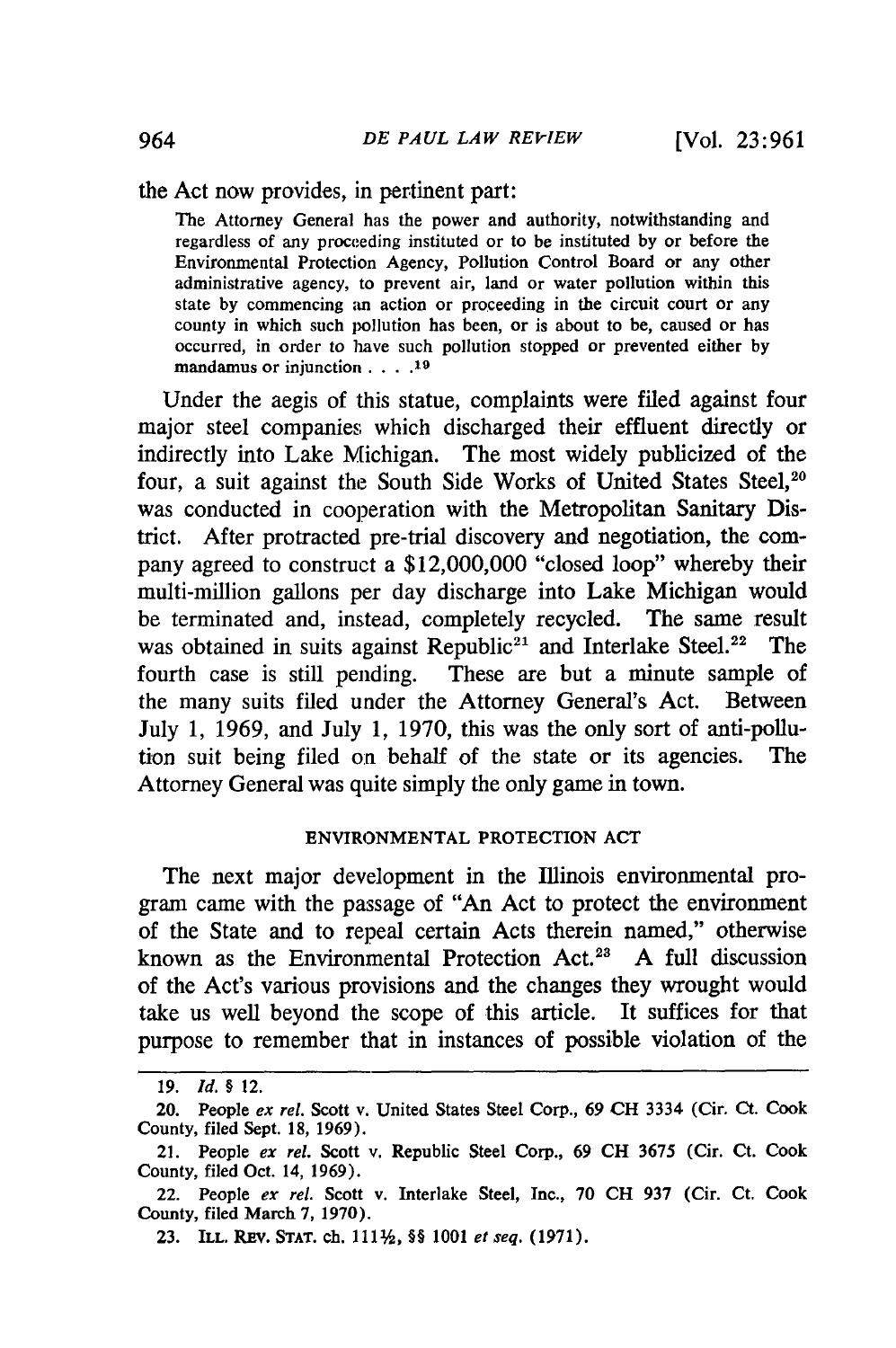Act or regulations in effect pursuant thereto, it is the function of the Environmental Protection Agency to initiate enforcement action and the function of the Pollution Control Board to adjudicate such claims. The Attorney General's duty with respect to these two state agencies and his role in the enforcement process itself is clearly delineated in the Illinois Constitution, the Attorney General's and State's Attorneys' Act and in numerous decisions of the Supreme Court of Illinois.

The Constitution of Illinois states that: "The Attorney General shall be the legal officer of the State, and shall have the duties and powers that may be prescribed **by** law."24 The Constitution of **1870** had even less to say about the matter, simply stating the existence of the office of the Attorney General and mandating performance of such duties "as may be prescribed **by** law."'25

The language of the **1870** Constitution concerning the office of Attorney General is discussed at some length in *Fergus v. Russel."* The Illinois Supreme Court there held unconstitutional an appropriation to the State Insurance Superintendent for legal services of independent counsel, for traveling expenses of attorneys and court costs in prosecution of violations of the insurance laws:

**By** our constitution we created this office **by** the common law designation of Attorney General and thus impressed it with all its common law powers and duties. As the office of Attorney General is the only office at common law which is thus created **by** our constitution the Attorney General is the chief law officer of the State, and the only officer empowered to represent the people in any suit or proceeding in which the State is the real party in interest, *except where the Constitution or a constitutional statute may provide otherwise.* With this exception, only, he is the sole official adviser of the executive officers and of all boards, commissions, and departments of the State government, and it is his duty to conduct the law business of the State, both in and out of the courts. The appropriation to the Insurance Superintendent for legal services and for traveling expenses of attorneys and court costs in prosecutions for violations of insurance laws is unconstitutional and void.<sup>27</sup>

**A** "constitutional statute" which provides "otherwise" is section 6(e) of the Toll Highway Act of **1953 .28** This section gives the Toll Highway Commission the power to

<sup>24.</sup> ILL. **CONST., art. V, §** *15.*

**<sup>25.</sup>** ILL. **CONST., art. V, § 15 (1870).**

**<sup>26. 270</sup> Ill. 304, 110 N.E. 130 (1915).**

**<sup>27.</sup>** *Id.* **at 342, 110 N.E.** at **145 (emphasis added).**

**<sup>28.</sup> ILL. REv. STAT. ch. 121,** § 314a31 **(1971).**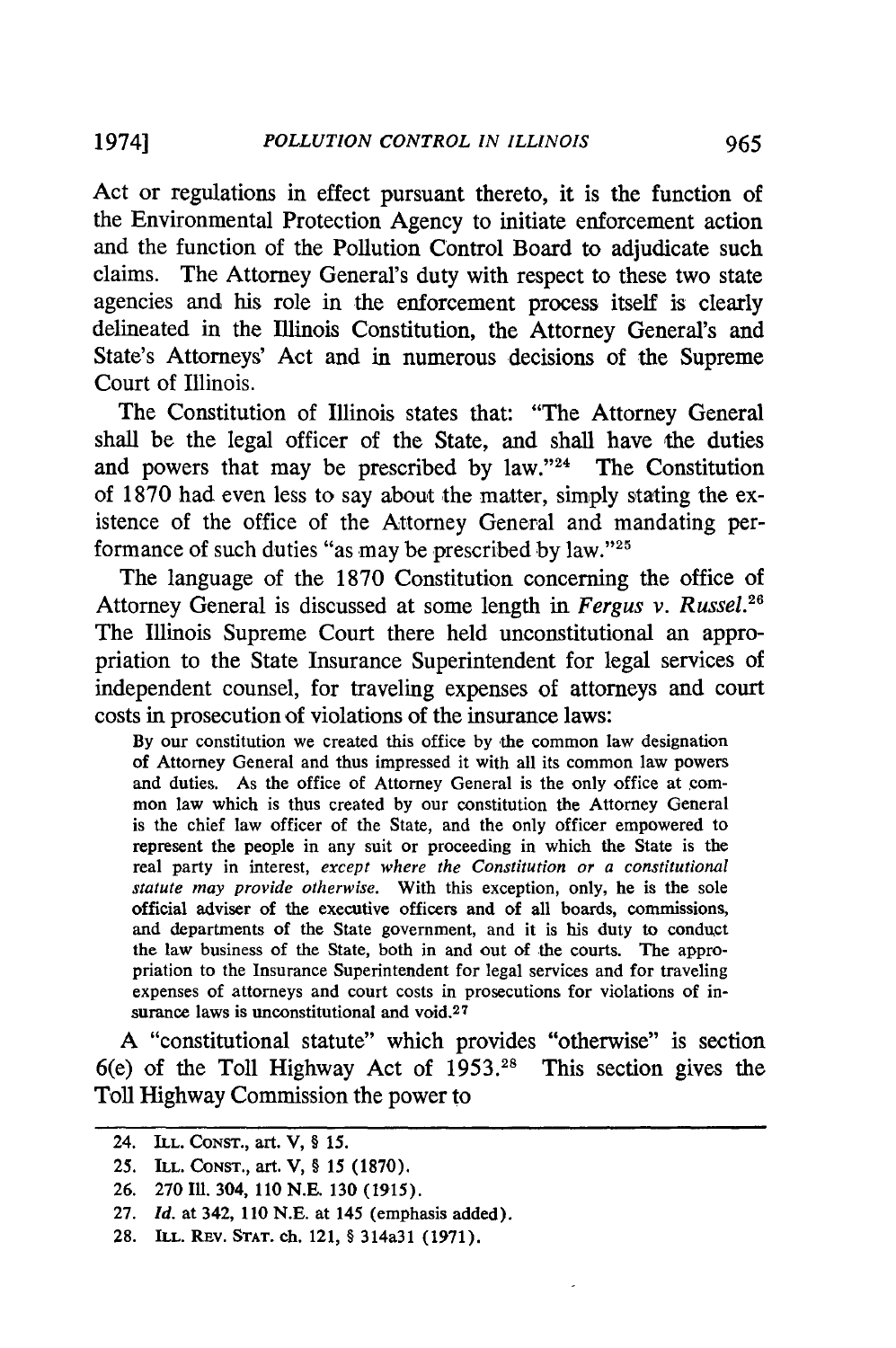retain special counsel, subject to the approval of the Attorney General, as needed from time to time, and fix their compensation, provided however, such special counsel shall be subject to the control, direction and supervision of the Attorney General and shall serve at his pleasure. <sup>29</sup>

Faced with the argument that this statutory provision violated *Fergus v. Russel,* the supreme court admitted that a literal reading might render the statute susceptible to such a conclusion, but ultimately concluded:

The proper construction of the act is that the commission, from the funds available to it, allocates so much money as is necessary to pay for necessary legal services. The function of the commission in making funds available for special counsel and attorneys is analogous to the function of the legislature in appropriating moneys to the Attorney General from the general revenues of the State. By the amount it appropriates and by the limitations of salary rates, the legislature, too, in a sense controls the appointment and the compensation of assistant Attorneys General. It is only in this sense that the commission can be said to appoint or fix compensation of special counsel or assistant attorneys. In harmony with our earlier holdings, the legislature intended that these special counsel and assistant attorneys be as a much a part of the staff of the Attorney General and subject to his control in all respects as are those assistants paid from the funds appropriated directly to him **by** the General Assembly. Even though attorneys and special counsel for the commission may perform legal services for the State, their right to do so exists only because they are subordinates of the Attorney General.

Moreover, neither section I of article V nor any other provision of the constitution inhibits the expenditure of revenue derived from highway tolls for the purpose of defraying the legal expenses incident to the construction, maintenance and operation of the toll highway system. Such legal expense may validily include the compensation of assistant attorneys or special counsel utilized **by** the Attorney General in discharging his duty as attorney for the commission. Under the provisions of the statute here considered, the Attorney General is fully recognized as the attorney and legal adviser of the commission and the assistant attorneys of special counsel are completely subordinate to him. **By** proper construction of these subsections we conclude they do not contravene section I of article V of the constitution. These provisions are a valid method of enabling the Attorney General to perform his legal functions as attorney for the commission in a manner harmonious with the overall design of the act that the cost of the toll highways, including legal expenses, be borne from revenue derived from the tolls collected for their use.<sup>30</sup>

This decision is the only inroad into the *Fergus v. Russel* doctrine acknowledged to be such **by** the Illinois Supreme Court."'

**<sup>29.</sup>** *Id.*

**<sup>30.</sup>** People v. Illinois Toll Highway Comm'n, **3 Ill. 2d 218, 237-38,** 120 **N.E.2d 35,** 45-46 (1954).

<sup>31.</sup> *See* Stein v. Howlett, **52** IIl. 2d 570, 586, 289 N.E.2d 409, 418 (1972) where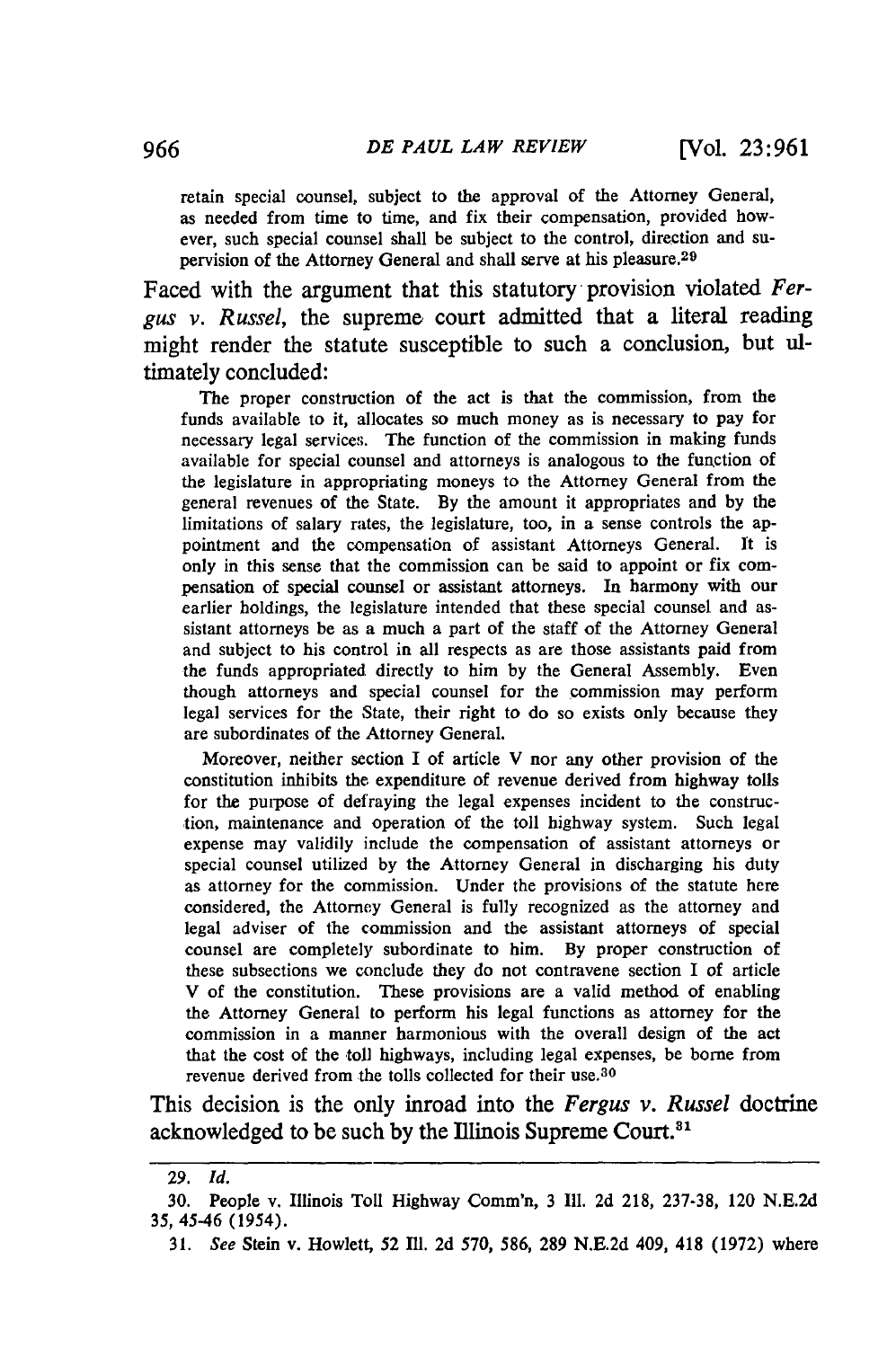## Whether the Illinois Constitution of **1970** has changed the rule of *Fergus v. Russel* was discussed in *Stein v. Howlett:*

The proceedings of the Constitutional Convention of 1970 seem to indicate a clear intent to preserve the policy of *Fergus v. Russell* in this respect. In Braden & Cohn, The Illinois Constitution: An Annotated and Comparative Analysis (1969), it was pointed out that the result in that case was based on an interpretation of section 1 of article V of the constitution of 1870, which provided that the Attorney General "shall perform such duties as may be prescribed by law." It was suggested that the way to change the rule of *Fergus v. Russell* was to rephrase the provision (Braden & Cohn, p. 260). No change was made by the Convention, however, and the present constitution contains the identical language that was before the court in *Fergus v. Russell.<sup>3</sup> <sup>2</sup>*

Numerous other decisions of the Illinois Supreme Court have held that the Attorney General is exclusively the attorney for all state officers and agencies and is charged with the responsibility of conducting their law business both in and out of court. $33$ 

#### ENFORCEMENT UNDER THE ACT

It is obvious that the duty of the Attorney General is to act as legal counsel to both the Illinois Environmental Protection Agency and its Director. Further, it is his duty to represent the Agency in any litigation in which it is a party.

In spite of the overwhelming precedent which clearly required this attorney-client relationship, the persons responsible for shaping the newly created Illinois Environmental Protection Agency chose instead to establish an independent "Bureau of Legal Services" within the Agency which was promptly staffed with several attorneys. They, in turn, commenced to file lawsuits on behalf of the state. The patent illegality of this arrangement brought about its

the court said:

In *People v. Illinois Toll Highway Corn.,* **3** Ill. **2d 218, 236** (1954), this court held that the provision of the Toll Highway Act which authorized the commission to employ counsel was not invalid in that such appointments would be subject to the control, direction and supervision of the Attorney General and the appointees would serve only at his pleasure. Even though this decision marked a deviation from the rigidity of prior decisions on this issue, *Fergus v. Russel* was cited as authority for this holding.

**<sup>32.</sup>** *Id.*

**<sup>33.</sup>** *See, e.g.,* Board of Educ. v. Bakalis, 54 Ill. **2d** 448, **299 N.E.2d 737 (1973);** People *ex rel.* Elliott v. Covelli, 415 Ill. **79,** 112 **N.E.2d 156 (1953);** Barrett v. Finnegan, **378 Ill. 387, 38 N.E.2d 715** (1941); Saxby v. Sonnemann, **318 Ill. 600,** 149 **N.E. 526 (1925).**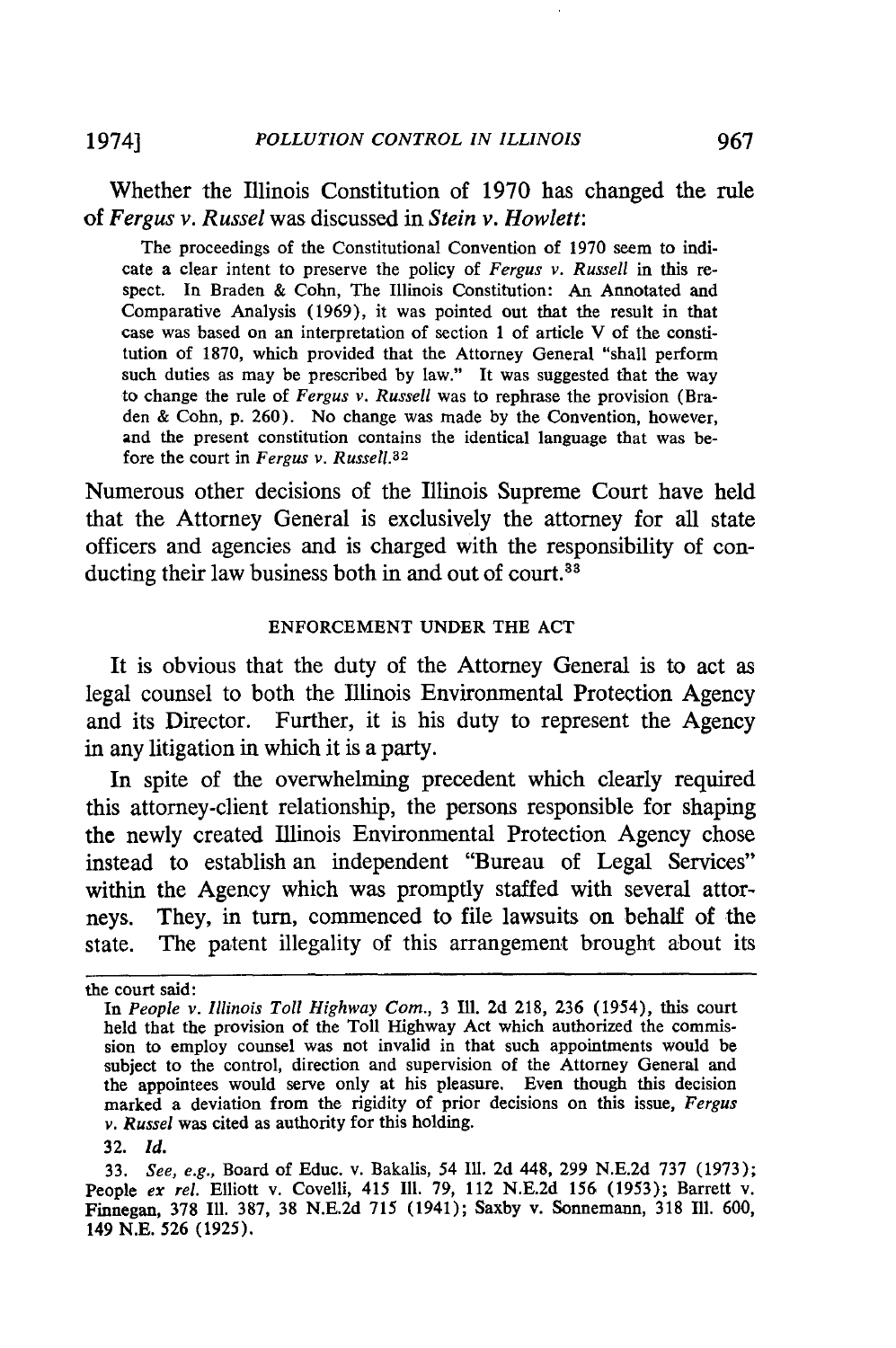demise in rather short order, and **by** March of 1971, all enforcement matters brought by the Agency were being handled through the office of the Attorney General, just as the law clearly dictates. It was legally impossible for the Agency to prosecute through independent counsel. Notwithstanding this, at least one author is still mourning the extirpation of the practice.

In a recent article published in this journal,<sup>34</sup> Mr. Steven Klein discoursed at some length on the duties and activities of the agencies created by the Environmental Protection Act. He cites the "involvement of the Attorney General's Office" in enforcement functions as a major problem in the environmental protection program.35 However, Mr. Klein bases his conclusion on purported facts and statements of law which merit opposing comment.

Mr. Klein assumes that the Attorney General has a principal role in directing the enforcement policies of the Environmental Protection Agency: "It is the Attorney General who decides whether a case should or should not be filed, be given high priority or low, settled or contested."<sup>36</sup> In point of fact, it is the Director of the EPA who makes those decisions, as he properly should. His technical personnel conduct the field investigations which unearth the facts. Those same people determine whether a violation of the Act has occurred. Priority lists for enforcement action are developed within the EPA under the Director's supervision. When and if a decision to prosecute is made, it is made by the EPA Director. An affirmative decision by the Director will result in a case being referred to the office of the Attorney General where a very narrow area of concern is explored: to wit, is the evidence contained in the file legally sufficient to prove the alleged violation? **If** it is, a complaint is filed forthwith; if it is not, additional information is requested. Never has the Attorney General declined to prosecute because he differed with the Director's policy decision. To the extent that he has any policies of his own he is free to implement them under the aegis of his own statutory powers.<sup>37</sup> He does not

<sup>34.</sup> Klein, *Pollution Control In Illinois-The Formative Years,* 22 **DEPAUL** L. **REV. 759 (1973)** [hereinafter cited as Klein].

*<sup>35.</sup> Id.* at **772.**

**<sup>36.</sup>** *Id.*

<sup>37.</sup> **ILL.** REV. **STAT.** ch. 14, §§ 11 and 12 (1971).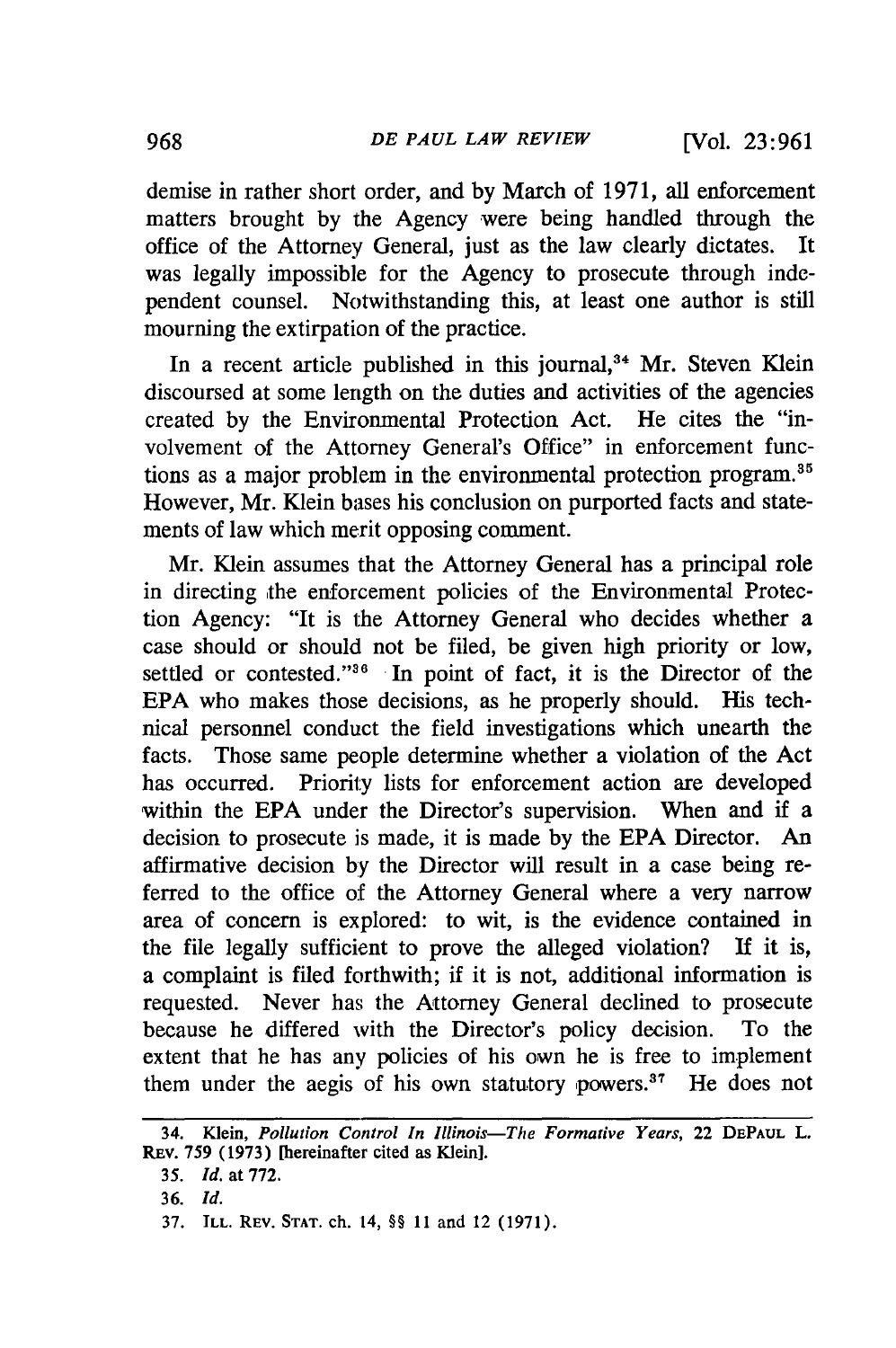exercise any latitude with respect to the policy prerogatives of the Agency's Director.

As in any sort of lawsuit, it is not uncommon for the respondent to an EPA enforcement complaint to at least inquire about possible settlement. These inquiries are inevitably directed to the office of the Attorney General and in turn to the EPA. If the Agency is amenable to a negotiated settlement, the respondent is so advised by the Attorney General and meetings for that purpose are arranged. Agency representatives are present at all such meetings. Offers of settlement are not submitted to the Pollution Control Board without the written approval of the Agency Director. Thus, the Attorney General has no role in the policy decision to settle or litigate. His function is simply to assess the relative strengths and weaknesses of any given enforcement case and advise his client. The ultimate decision, to settle or contest, is left to the Agency.

Mr. Klein is, of course, free to opine that the EPA ought to conduct its law business through independent counsel. Although there is no evidence to suggest that the policy making and legal counsel roles are so inextricably woven together as to place the Attorney General in charge of every state agency he represents, Mr. Klein might persuasively argue for a change in the law if such evidence could be found. By the same token, he is without license to: (a) assume the existence of all critical facts which might support his thesis, and (b) conclude his *faux pas* with an unabashed assertion that the Attorney General's representation of the Agency "was certainly not envisioned by the Environmental Protection Act. The statute empowered the Environmental Protection Agency to prosecute its own cases before the Pollution Control Board."<sup>38</sup>

Mr. Klein also entertains the theory that the Attorney General's representation of the Agency in enforcement proceedings amounts to a conflict of interest. In support of this notion he has launched a flotilla of rather bizarre examples. For instance:

Respondent polluter and Attorney General, acting on behalf of EPA, agree to a settlement proposal, calling on respondent to pay a nominal penalty, and install barely adequate control devices within an extended period of time. The proposal is submitted to the Board, and is correctly rejected. Respondent appeals, and the Board has to be represented in the appellate court by the Attorney General, who has already gone on record supporting the settlement proposal.<sup>39</sup>

**<sup>38.</sup>** Klein at **773.**

<sup>39.</sup> *Id.*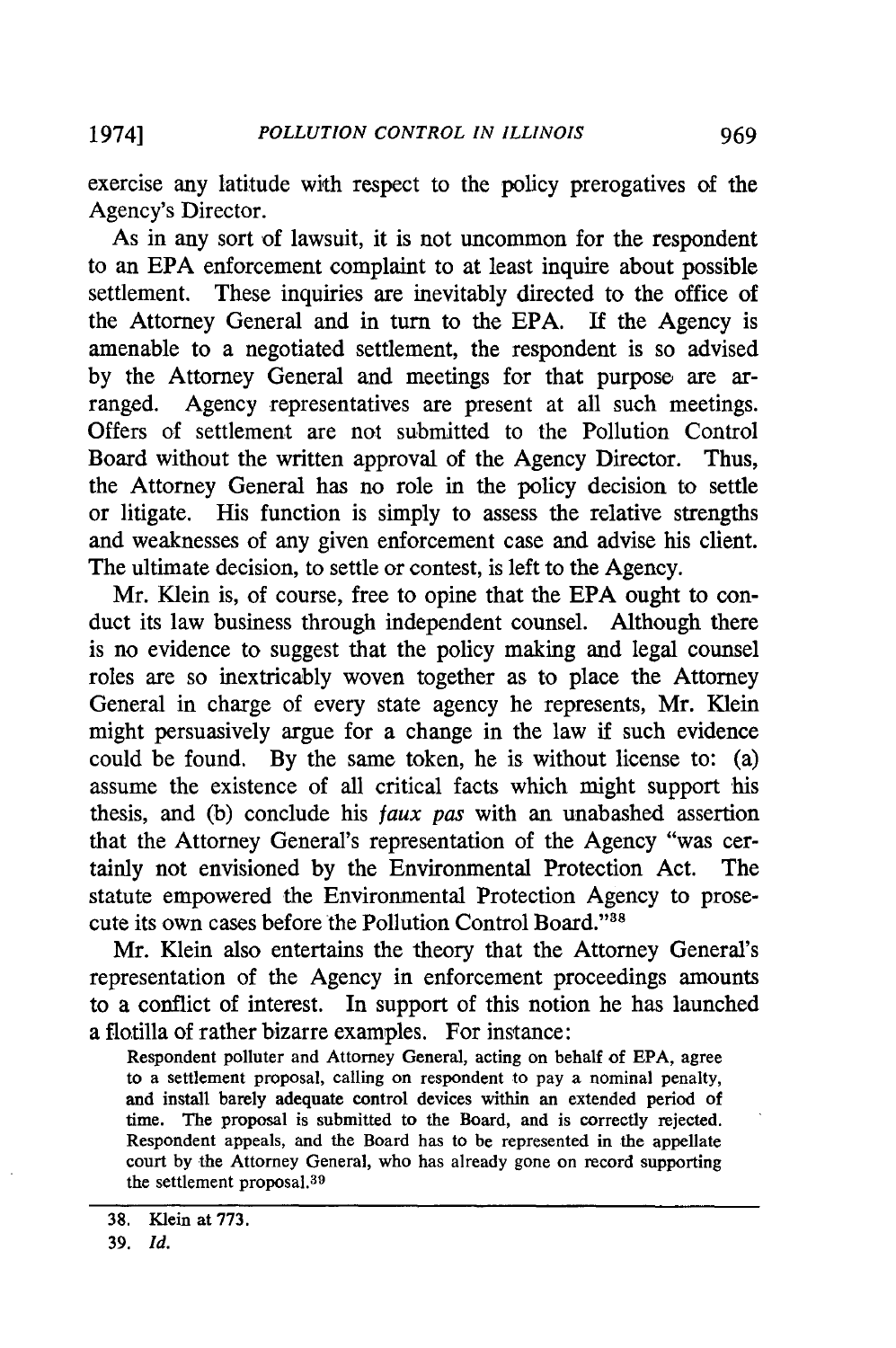Mr. Klein asserts that this situation actually arose in *EPA v. Packaging Corporation of America.40* Viewed in the abstract, the example flounders due to the fact that rejection of an offer of settlement is not a final order from which any party to Board proceedings can take an administrative review. The supposed conflict of interest of the Attorney General cannot, therefore, occur.

The *Packaging Corporation* case involved a proposed settlement by which the respondent offered to install water pollution control equipment to bring its discharge into compliance with state standards and pay a penalty of \$3,000. This settlement proposal was offered to the Pollution Control Board with the express approval of the EPA Director. It was rejected by the Board on the sole ground that the stipulated penalty was undersized. The characterization of the control equipment as "barely adequate" is Mr. Klein's, not the Board's. Packaging did not seek administrative review, as Mr. Klein asserts, because, as pointed out above, they could not. Instead, protracted litigation occurred which resulted in the Board imposing a \$10,000 fine. In the final analysis, the Board struck a bad bargain in rejecting the offer of settlement. First of all, a year of litigation intervened between rejection of the settlement and a final order, during which time *no* control equipment was installed. Second, the \$7,000 increase in penalty was more than consumed in litigation costs which benefited no one except respondent's attorneys. Third, the company was sold prior to the Board's final order so that no abatement program could be ordered. Indeed, the only abatement of pollution caused by the facility in question was brought about by litigation in the circuit court between the Attorney General and the facility's new owner. By consent decree the new owner has agreed to completely recycle all wastes from the plant, achieving a "zero discharge."<sup>41</sup>

Mr. Klein offers still another example:

The Attorney General, as attorney for the complainant (EPA) represents a client (EPA) before another client (the Board), whom he must also represent if an appeal should be taken from the Board's decision. A clear conflict of interest has arisen.<sup>42</sup>

<sup>40. 5</sup> State of Illinois Pollution Control Board Opinions, No. **72-10;** *interim or- der entered* Aug. **8, 1972;** *final order entered* Dec. **7, 1973.**

<sup>41.</sup> People *ex rel.* Scott v. Celotex Corp., **72 CH** 14 (Cir. Ct. Adams County, filed Aug. **25, 1972).**

<sup>42.</sup> Klein at **773.**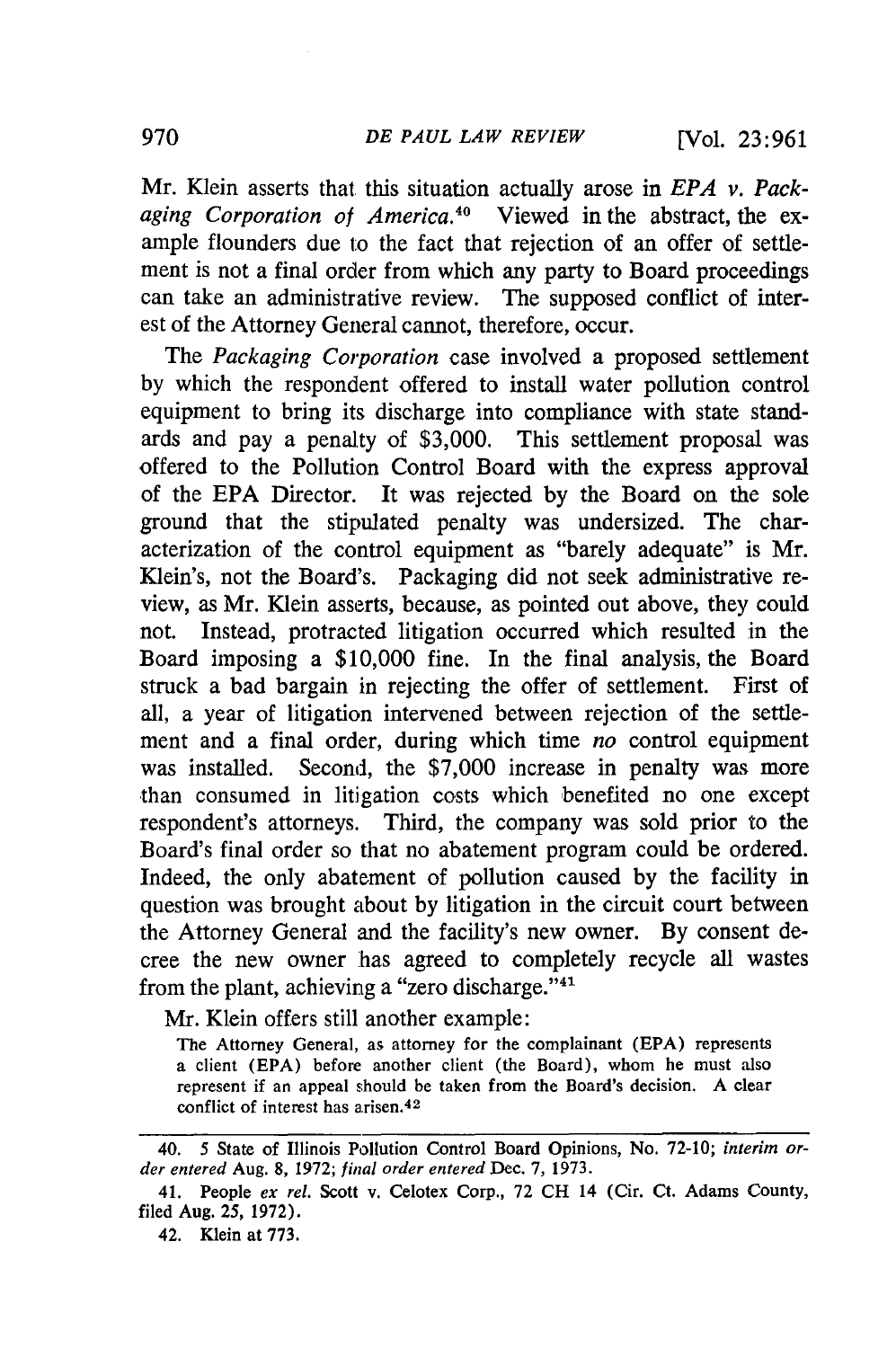By any rational analysis, this so-called conflict is anything but "clear," based as it is on a false premise. The Pollution Control Board is certainly not the "client" of the Attorney General in the context of an enforcement proceeding or an administrative review taken therefrom, nor is the Board a "party" to any of those proceedings. The client is the real party in interest—the Environmental Protection Agency whose complaint is presented by the Attorney General. If the complaint is successfully presented, resulting in administrative review at the behest of the unhappy respondent, the Attorney General continues to represent the Agency, seeking to retain that which was won before the Board. Similarly, if the Attorney General is unsuccessful in his case before the Board, and, the Environmental Protection Agency asks for administrative review, the respondent will then bear the burden of defending the Board's action in his favor. In either event, the Board is the "client" of no one, nor is it a party any more than a judge of the circuit court is a party to every appeal taken from an order he enters.

It should be remembered that under the Act the Pollution Control Board wears both adjudicatory and regulatory hats. Persons adversely affected or threatened by a Board regulation may seek administrative review.<sup>43</sup> In those instances, and *only* in those instances, does the Attorney General represent the Board as a "client." The Agency is not a party to such a proceeding—the Board is. However, when donning its adjudicatory hat and taking evidence on an EPA enforcement complaint, the Board necessarily loses its "party" status. If that were not the case the Board's standing as an impartial tribunal would be totally undermined and serious questions could be raised about the propriety of the entire enforcement process.

Still straining to support the conflict of interest theory, Mr. Klein makes one last effort:

**EPA** prepares a case against a major polluter, turns it over to Attorney General's office for prosecution. Attorney General refuses to file, due to sensitivity of subject, issue, or some other political or personal consideration; not to mention delays involved in the actual presentation of cases which all agree should be filed.<sup>44</sup>

<sup>43.</sup> **ILL. REv. STAT.** ch. **1112,** § 1029 (1971).

<sup>44.</sup> Klein at **773.**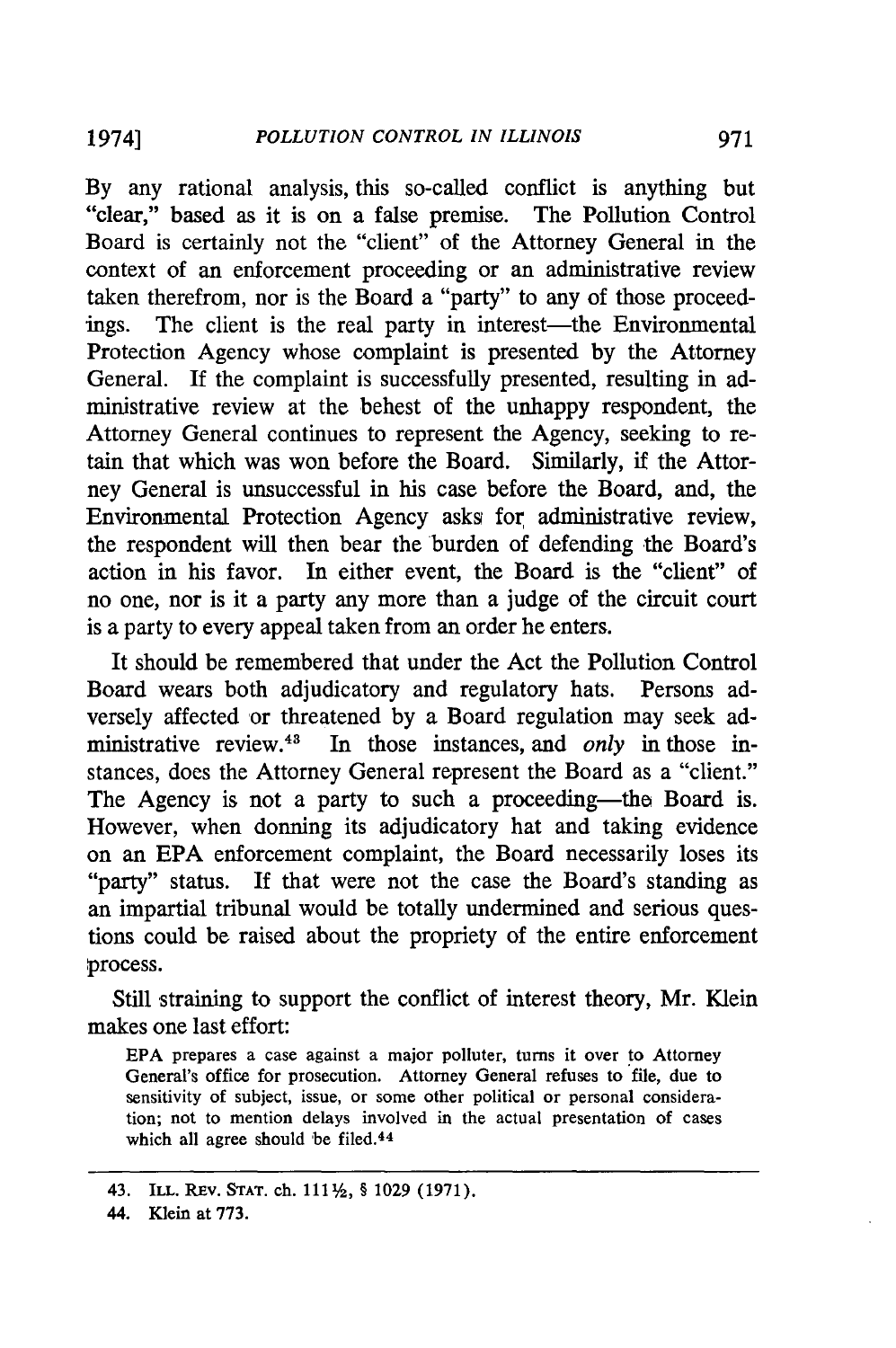Since no example of this "conflict" is cited as having ever occurred and this writer is unaware of any such circumstance having come to pass, it would appear that the "conflict" is merely hypothetical.

The overall thrust of Klein's article is that prosecution of EPA cases by the Attorney General has been inadequate. Meanwhile, public records of the Pollution Control Board indicate that several hundred enforcement cases have been litigated to conclusion by the Attorney General. An enormous number of pollution abatement projects have been commenced as a result of all this activity, not to mention over one million dollars in penalties assessed by the Board to date. It appears from the record that Mr. Klein's thesis is invalid.

#### **OTHER REMEDIES**

Beyond the duty to represent the Environmental Protection Agency in its enforcement matters, the Attorney General is cloaked with other duties by the Environmental Protection Act.

Section 42 of the Act permits the Attorney General to independently enter the civil courts and seek injunctive relief against violations of the Act, Board regulations or Board orders.<sup>45</sup> This *modus operandi* is an alternative to filing an enforcement complaint before the Board, and complements the powers vested in the Attorney General under his own Act.<sup>46</sup> Interestingly, the terms of section 42 preclude the Pollution Control Board from hearing a complaint which alleges violation of a *prior* Board order. Jurisdiction over such claims is vested exclusively in the circuit courts.

Section 43 of the Act supplements the injunctive remedy provided by section 42 insofar as it permits emergency *ex parte* injunctions "[i]n circumstances of substantial danger to the environment or to the public health. **. . or. .** .welfare of persons where such danger is to the livelihood of such persons."47 Again, it is the function of the Attorney General to bring such actions.

In addition to all other remedies, section 44 of the Act<sup>48</sup> declares any violation of the Act or regulations thereunder to be a mis-

<sup>45.</sup> P.A. **78-862, §** 42 (Sept. 14, **1973).**

<sup>46.</sup> ILL. REV. **STAT. ch.** 14, **§§ 11** and 12 **(1971).**

<sup>47.</sup> ILL. REV. **STAT. ch. 1111/, §** 1043 **(1971).**

<sup>48.</sup> ILL. REV. STAT. ch.  $111\frac{1}{2}$ , § 1044 (1971).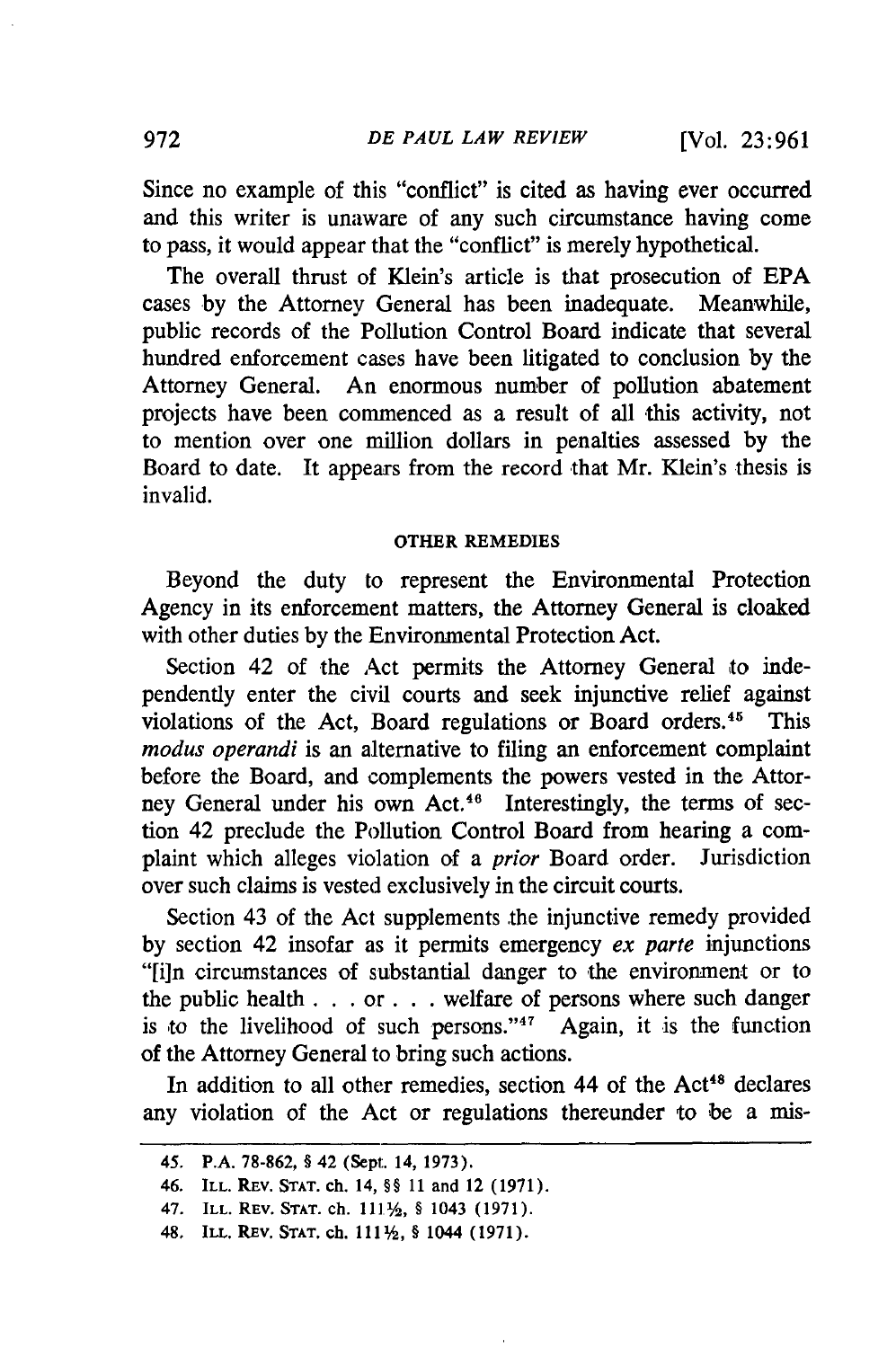#### *POLLUTION CONTROL IN ILLINOIS* 19741

demeanor. Here, either the Attorney General or the State's Attorney of the appropriate county is authorized to file an information and proceed as in any criminal case. Obviously, the drafters of the Environmental Protection Act recognized that there is more than one way to skin a cat.

#### **CONCLUSION**

The complete restructuring of the Illinois environmental program, which took place in a relatively short time frame, has given Illinois the opportunity to become the cleanest industrial state in the nation. Further, the program's unique array of available legal remedies has allowed governmental agencies to muster more weapons in the fight against environmental degradation than their counterparts in other jurisdictions.

Since January of 1969, virtually every major uncontrolled source of pollution in Illinois has been identified and given some degree of administrative or judicial attention. Much still needs to be done. Activity at the federal level will undoubtedly necessitate additional alterations in the Illinois program. Changes in the availability of funding or control technology may require us to reexamine our timetables. Further experience with this young judicial and administrative scheme may teach us that other changes are required. But the modifications of the future will be mere "fine tuning" compared with the massive 180 degree turn of the last five years.

The people of Illinois are clearly committed to improvement in the quality of their environment. The course is charted.